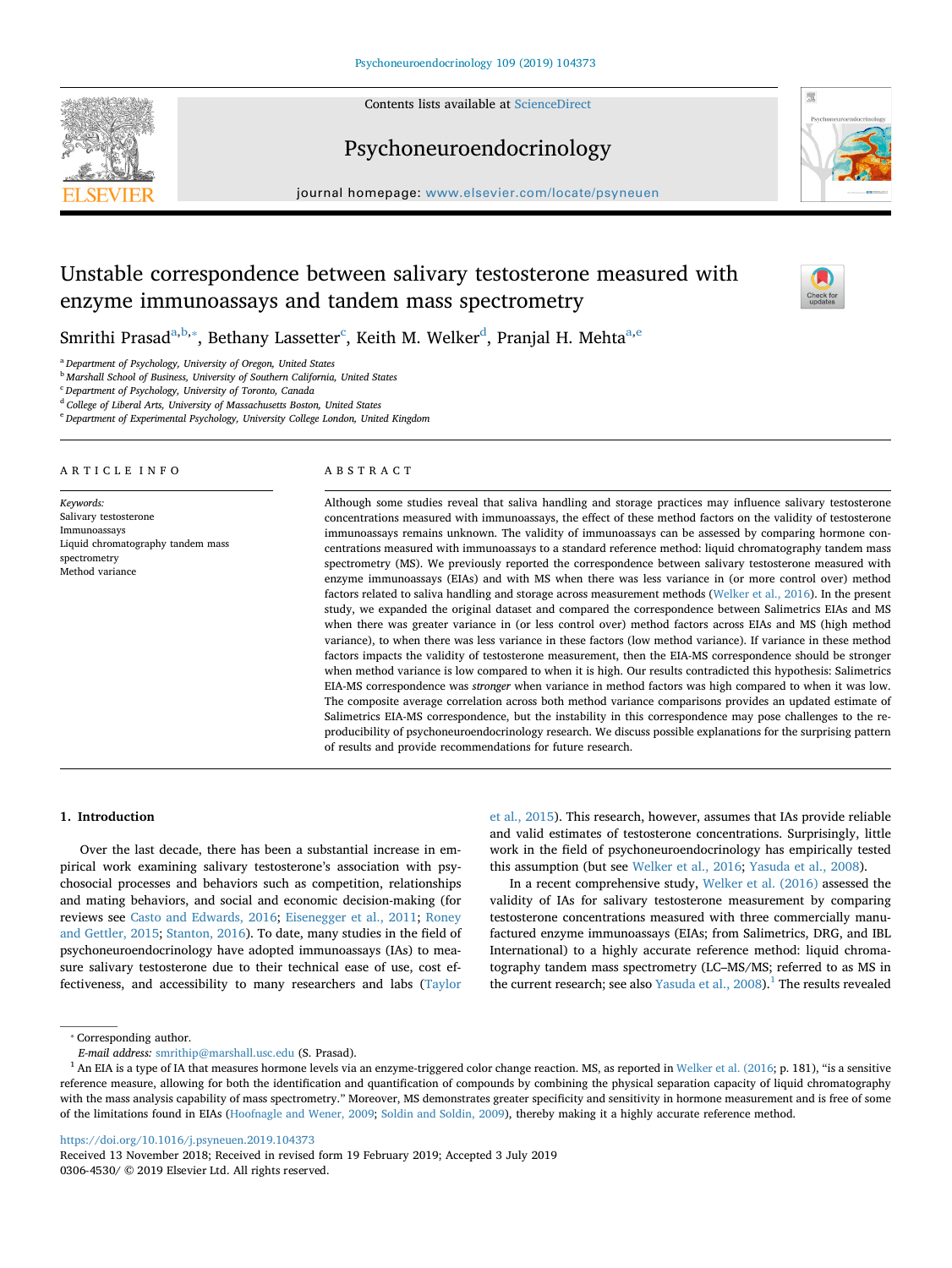that: (i) compared to MS, EIAs inflated estimates of salivary testosterone, especially at lower concentrations; and (ii) the strength of the EIA-MS linear association was small to moderate in statistical magnitude within sexes (per the benchmarks of [Cohen, 1988](#page-8-9); Overall: *r* = .47–.57; Males: *r* = .10–.17; Females: *r*=-0.17-.22). These findings call into question the validity of salivary testosterone estimates provided by EIAs, an ongoing concern in the field of clinical chemistry that was first highlighted over two decades ago ([Fitzgerald and Herold,](#page-8-10) [1996;](#page-8-10) [Handelsman and Wartofsky, 2013](#page-8-11)). The findings from [Welker](#page-8-0) [et al. \(2016\)](#page-8-0) are also consistent with the growing clinical chemistry literature that has illustrated potential sources of inaccuracy in IAs, such as cross-reactivity and matrix effects ([Keefe et al., 2014;](#page-8-12) [Stanczyk](#page-8-13) [et al., 2003](#page-8-13); [Taieb et al., 2003](#page-8-14); [Tate and Ward, 2004\)](#page-8-15).<sup>[2](#page-1-0)</sup>

Although the findings from [Welker et al. \(2016\)](#page-8-0) provide insight into the strength of the EIA-MS correspondence of salivary testosterone measurement, two open questions remain. First, [Welker et al. \(2016\)](#page-8-0) was primarily conducted to assess cross-manufacturer comparisons, and therefore provided only a *single* estimate of the EIA-MS relationship for each manufacturer. Whether the EIA-MS correspondence will maintain stability across repeated measurement within the same EIA manufacturer remains unknown. Second, because different laboratories adopt different procedures for saliva handling and storage ([Chiappin](#page-8-16) [et al., 2007;](#page-8-16) [Dabbs, 1991;](#page-8-17) [Granger et al., 2004](#page-8-18)), it is unclear whether variance in method procedures influences the correspondence between EIA and MS testosterone measurements. We address these two questions with the current research.

Variance in freeze-thaw cycles, centrifugation, and storage time influences mean estimates of salivary testosterone measured with IAs ([Chiappin et al., 2007;](#page-8-16) [Granger et al., 2004](#page-8-18)). More specifically, repeated freeze-thaw cycles increase bacterial contamination and exacerbate hormone degradation [\(Chiappin et al., 2007;](#page-8-16) [Whembolua et al., 2006](#page-8-19)), more centrifugation decreases hormone concentrations ([Durdiaková](#page-8-20) [et al., 2013\)](#page-8-20), and longer freezer storage periods alter salivary testosterone concentrations, albeit inconsistently (inflation: [Toone et al.,](#page-8-21) [2013;](#page-8-21) no change: [Durdiaková et al., 2013;](#page-8-20) [Granger et al., 2004](#page-8-18)). Despite these insights, many of these studies rely upon relatively small samples and samples that are predominantly male, therefore limiting generalizability, especially across sexes and hormone concentration ranges. Further, these studies examine the effects of these saliva storage and handling factors on *mean hormone concentrations*. To date, no study has examined the influence of these methodological factors on the *validity* of IAs compared to a reference method, MS, for salivary testosterone measurement.

The impact of factors related to saliva handling and storage on the validity of IAs can be determined by comparing IA-MS correspondence when there is *less* variance in (or greater control over) these method factors across measurement methods compared to when there is *greater* variance in (or less control over) method factors. In a previous study, we reported EIA-MS correspondences when there was low method variance across the measurement methods of EIAs and MS ([Welker](#page-8-0) [et al., 2016](#page-8-0)). In the present research, we expand the original dataset (see [Fig. 1\)](#page-1-1) and compare correspondence between Salimetrics EIAs and MS when there is greater method variance across measurement methods (i.e., high method variance; new data reported in this paper) to when there is lower method variance across the two methods (i.e., low method variance; data from [Welker et al., 2016\)](#page-8-0). We predicted that if variance in method factors does indeed impact the validity of testosterone measurement, then the EIA-MS correspondence should be

<span id="page-1-1"></span>

**Fig. 1.** Salimetrics EIAs and MS conducted across high and low method variance comparisons. The interim storage time of  $13.18$  ( $SD = 1.79$ ) months between both sets of EIAs was calculated as the average difference between the dates of assay for each sample across both Salimetrics EIAs. Samples were stored at −80 °C prior to being processed at each measurement instance. Key: EIAs- Enzyme Immunoassays; MS- liquid chromatography tandem mass spectrometry.

stronger when method variance is low compared to when it is high. However, if these factors do not systematically influence the validity of testosterone measurement, then we should see no difference in the EIA-MS correspondence across low and high method variance comparisons.

## <span id="page-1-3"></span>**2. Methods**

One hundred saliva samples were randomly selected from a set of samples collected for a different study [\(Prasad et al., in prep\)](#page-8-22). These samples were obtained via passive drool using standard collection procedures [\(Schultheiss and Stanton, 2009\)](#page-8-23). Immediately after collection, samples were stored at −80 °C until they were assayed. Prior to hormone analysis, samples were aliquoted into smaller volumes so that the same samples could be used across multiple methods (i.e., EIAs and MS) while controlling variability in sample preparation. EIAs were conducted in duplicate using Salimetrics EIA kits in our in-house laboratory at the University of Oregon following standard protocols and specifications provided by the manufacturer ([Salimetrics, 2014\)](#page-8-24). MS was conducted at Oregon Health and Science University's Bioanalytical Shared Resource/Pharmacokinetics Core labs (see [Welker et al., 2016](#page-8-0) for more information about MS specifications<sup>[3](#page-1-2)</sup>). The reported lower limit of quantification (LOQ) for Salimetrics EIAs was  $\lt 1$  pg/mL (Salimetrics, LLC, 2014). The LOQ for MS was 1 pg/mL with a signal to noise (S/N) of 5:1. No samples in the current dataset fell below the LOQ for EIA and MS analyses.

To test if method factors associated with saliva handling and storage influenced correspondence between testosterone concentrations obtained from Salimetrics EIAs and MS, we compared the Salimetrics EIA-MS correspondence when variance in these factors was low compared when it was high (see [Fig. 1\)](#page-1-1).

#### *2.1. Low method variance comparison*

In this comparison, factors related to saliva handling and storage were tightly controlled across Salimetrics EIAs and MS. All samples underwent three freeze-thaw cycles and three rounds of centrifugation

<span id="page-1-0"></span><sup>&</sup>lt;sup>2</sup> Cross-reactivity refers to the erroneous measurement of compounds structurally similar to the hormone of interest and can be caused by the lack of specificity of antibodies used in IAs. The sample's matrix composition (e.g., pH of saliva and the presence of mucins) can also interfere in antibody binding thereby resulting in inaccurate measurement ([Tate and Ward, 2004\)](#page-8-15). For a detailed discussion of factors that impact IA measurement, see [Selby \(1999\).](#page-8-25)

<span id="page-1-2"></span><sup>&</sup>lt;sup>3</sup> MS procedure adhered to standard practices in the literature ([Star-](#page-8-26)[Weinstock et al., 2012;](#page-8-26) [Keevil, 2013;](#page-8-27) [Turpeinen, et al., 2012](#page-8-28)). However, we note in [Welker et al. \(2016\)](#page-8-0) that future research could include additional quality control measures for cross-method comparisons. Researchers could verify the calibration consistency of MS analysis by adding certified reference materials (i.e., samples with predetermined concentrations) to their analyses, and analyze controls and samples used to create the IA assay's standard curve with MS. Finally, future research could assay samples in duplicate across both methods to obtain more accurate metrics of reliability.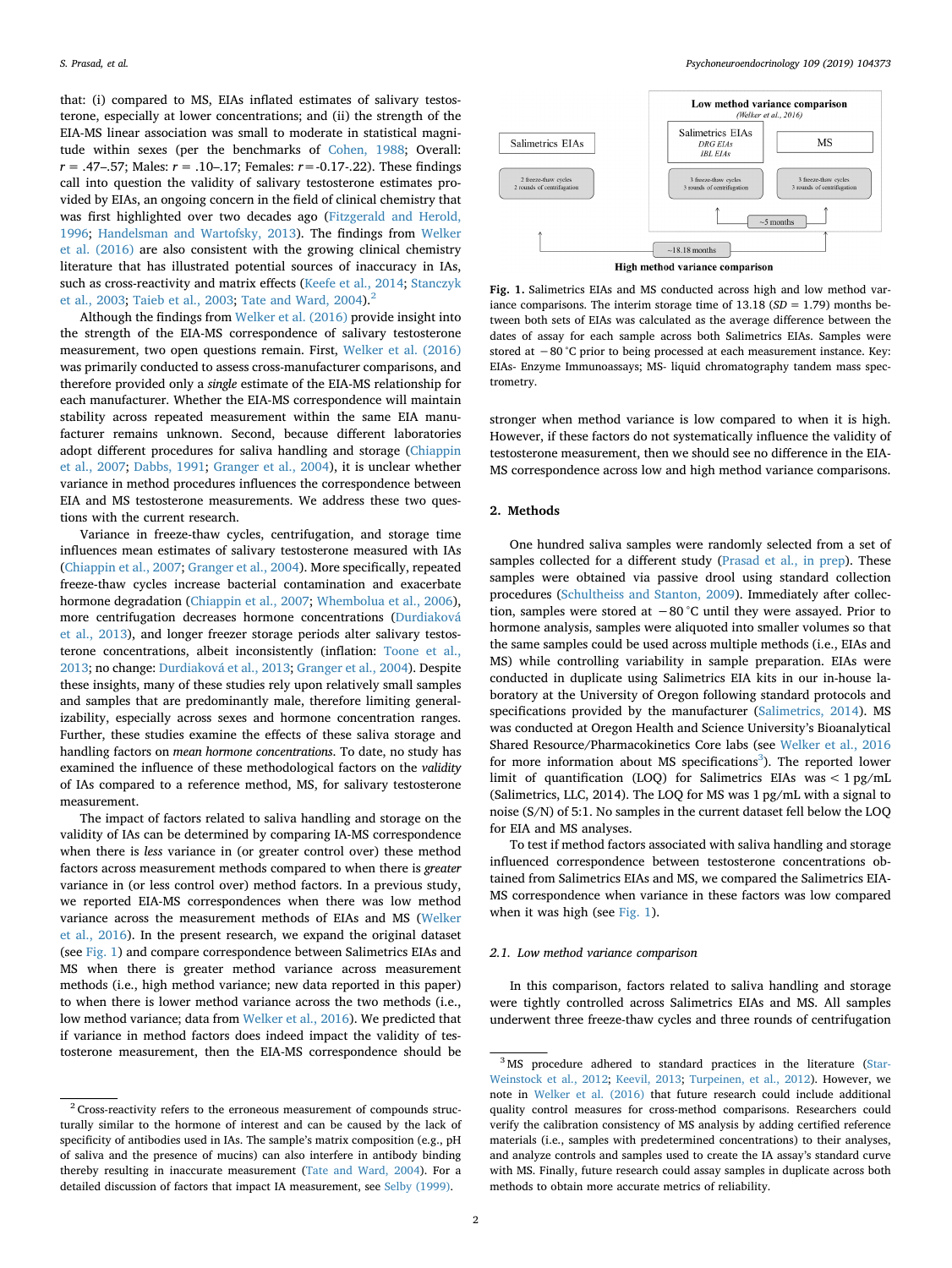(each round for 10 min at 3500 rpm), prior to *both* Salimetrics EIAs and MS. Samples were stored at −80 °C until they were analyzed using EIAs and MS. Samples were stored for an additional five months before MS compared to EIAs. Average intra- and inter-assay coefficients of variation (CVs) for EIAs were 6.96% and 8.54%, respectively. For more details about methodological specifications for analyses conducted in the low method variance comparison, see [Welker et al. \(2016\).](#page-8-0)

### *2.2. High method variance comparison*

In this comparison, there was greater variance in the methodological practices related to saliva handling and storage between Salimetrics EIAs and MS. Whereas prior to MS (as noted above) samples underwent three freeze-thaw cycles and three rounds of centrifugation, prior to EIAs samples underwent two freeze-thaw cycles and two rounds of centrifugation. Samples were stored at −80 °C for 18.18 months (*SD* = 1.79) longer before MS compared to EIAs. Average intra- and inter-assay CVs for EIAs in this comparison were 6.59% and 15.79% respectively.[4](#page-2-0)

Although we reported testosterone obtained from both Salimetrics EIAs and MS under conditions of low method variance in [Welker et al.](#page-8-0) [\(2016\),](#page-8-0) we did not examine concentrations from Salimetrics EIAs measured with high method variance. The reason for only including samples with low method variance in this past paper was to minimize and control for apparent methodological variability in freeze-thaw cycles, centrifugation, and storage times. However, after publishing this work (i.e., [Welker et al., 2016\)](#page-8-0), additional analyses of these data and feedback from the scientific community led us to recognize the additional insights to be gained from examining samples prepared under high method variance.<sup>[5](#page-2-1)</sup>

#### *2.3. Statistical analysis strategy*

To test if variance in method practices between measurement techniques of EIAs and MS influenced the stability of EIA-MS correspondence, we compared how conditions of high and low method variance influenced: (i) mean testosterone concentrations from EIAs, (ii) mean differences in testosterone concentrations from Salimetrics EIAs relative to MS (or fixed bias analysis), (iii) the Salimetrics EIA-MS correlations using Fisher's *r* to *z* transformations for dependent samples ([Steiger, 1980](#page-8-29)), and (iv) the degree of convergence of testosterone from Salimetrics EIAs with the reference method (MS) using Deming regression [\(Martin, 2000\)](#page-8-30).

Importantly, the validity of testosterone measurement with IAs is found to differ at lower and higher concentrations, with greater quantification errors in populations with lower concentrations (e.g., in females: [Schultheiss and Stanton, 2009](#page-8-23); [Welker et al., 2016](#page-8-0); or older males: [Mazur and Clifton, 2018](#page-8-31)). Therefore, we examined the stability

of the EIA-MS correspondence in four sample sub-groups that represent higher concentrations (i.e., males and the upper 50% of the sampling distribution) or lower concentrations (i.e., females and the lower 50% of the sampling distribution). The cutoff for the upper and lower 50% sample sub-groups was determined by concentrations from MS. Finally, in supplementary analysis, we conducted Bland-Altman plot analysis to test how method variance altered magnitude of inflation across the sampling distribution (or proportional bias) in testosterone measurement [\(Bland and Altman, 1986](#page-8-32)).

## *2.4. Missing data and outliers*

Three female participants (two in the high variance comparison, and one in the low variance comparison) were excluded from all main inferential analyses.<sup>[6](#page-2-2)</sup> A fourth female with inadequate saliva volume for MS was also excluded from the main analyses. Because we excluded four females across all main analyses, we acknowledge discrepancies between the results we report here and those reported in [Welker et al.](#page-8-0) [\(2016\).](#page-8-0) We excluded these participants to permit appropriate statistical comparisons across both variance comparisons.

## *2.5. Transparent reporting and pre-printing*

Data are available on the Open Science Framework (osf.io/3wn5p). Some of these data have been published previously [\(Welker et al., 2016](#page-8-0), but see Section [2.](#page-1-3)4 for outlier exclusion criteria applied to the current study). This paper was also pre-printed prior to submission for the peerreview process (osf.io/5rcq7).

#### **3. Results**

See [Table 1](#page-3-0) for descriptive statistics (means and SDs) and correlations of testosterone concentrations from Salimetrics EIAs and MS, split by method variance comparisons, males and females, and the upper and lower 50% of concentrations in the sample.

## *3.1. Mean differences in testosterone concentrations from EIAs*

Overall, testosterone concentrations measured with EIAs did not differ significantly across conditions of high and low method variance  $(p > .48)$ . Further, we found no differences in testosterone concentrations measured with EIAs across method variance comparisons when examining the sample separately by sex and at the upper and lower 50% of the distribution (*ps* > .23).

## *3.2. Fixed bias comparisons*

We examined whether the magnitude of fixed bias differed across the two method variance comparisons (see [Table 2](#page-4-0) for fixed bias estimates and inferential statistics for each comparison). In both high and low method variance comparisons, Salimetrics EIAs inflated testosterone concentrations compared to MS (high method variance: *F*  $(195) = 186.90, p < .001, \eta_p^2 = .66;$  low method variance: *F* (195) = 66.83,  $p < .001$ ,  $\eta_p^2 = .41$ ). Importantly, the magnitude of fixed bias did not statistically differ across comparisons  $(p > .48)$ , suggesting that Salimetrics EIAs inflated levels of testosterone compared to MS and differences in method variance had no significant effects on the magnitude of inflation.

Analyses in the sample sub-groups revealed that Salimetrics EIAs

<span id="page-2-0"></span><sup>4</sup> We note a few other differences across method variance comparisons. First, fewer assay batches were used under conditions of low method variance (2 batches) relative to the high method variance (4 batches). Second, to maintain consistency in assayer technique, only one lab personnel conducted EIAs in the low method variance comparison, relative to three lab personnel in the high method variance comparison.

<span id="page-2-1"></span><sup>5</sup> Despite having previously assayed our samples using Salimetrics EIAs (high method variance comparison), we decided *a priori* to re-assay the samples for [Welker et al. \(2016\)](#page-8-0) using the same EIA kit manufacturer (low method variance comparison) for greater consistency between measurement techniques. Further, [Welker et al. \(2016\)](#page-8-0) compared the validity of three commercially manufactured EIAs (i.e., DRG, IBL International, and Salimetrics). Data from DRG or IBL are not included in the current paper because we did not conduct those assays under conditions of high method variance. Therefore, we were unable to test the effect of method variance on DRG and IBL EIA-MS relationships. Instead, a supplementary correlation table across all assay kits and MS is reported (Table S1).

<span id="page-2-2"></span><sup>&</sup>lt;sup>6</sup> The criterion for excluding outliers was set at 3 SDs above the mean within males and females. The three females who were excluded from the analyses had testosterone values at 3.39 and 3.02 SDs above the mean in the high method variance comparison and 3.48 SDs above the mean in the low method variance comparison.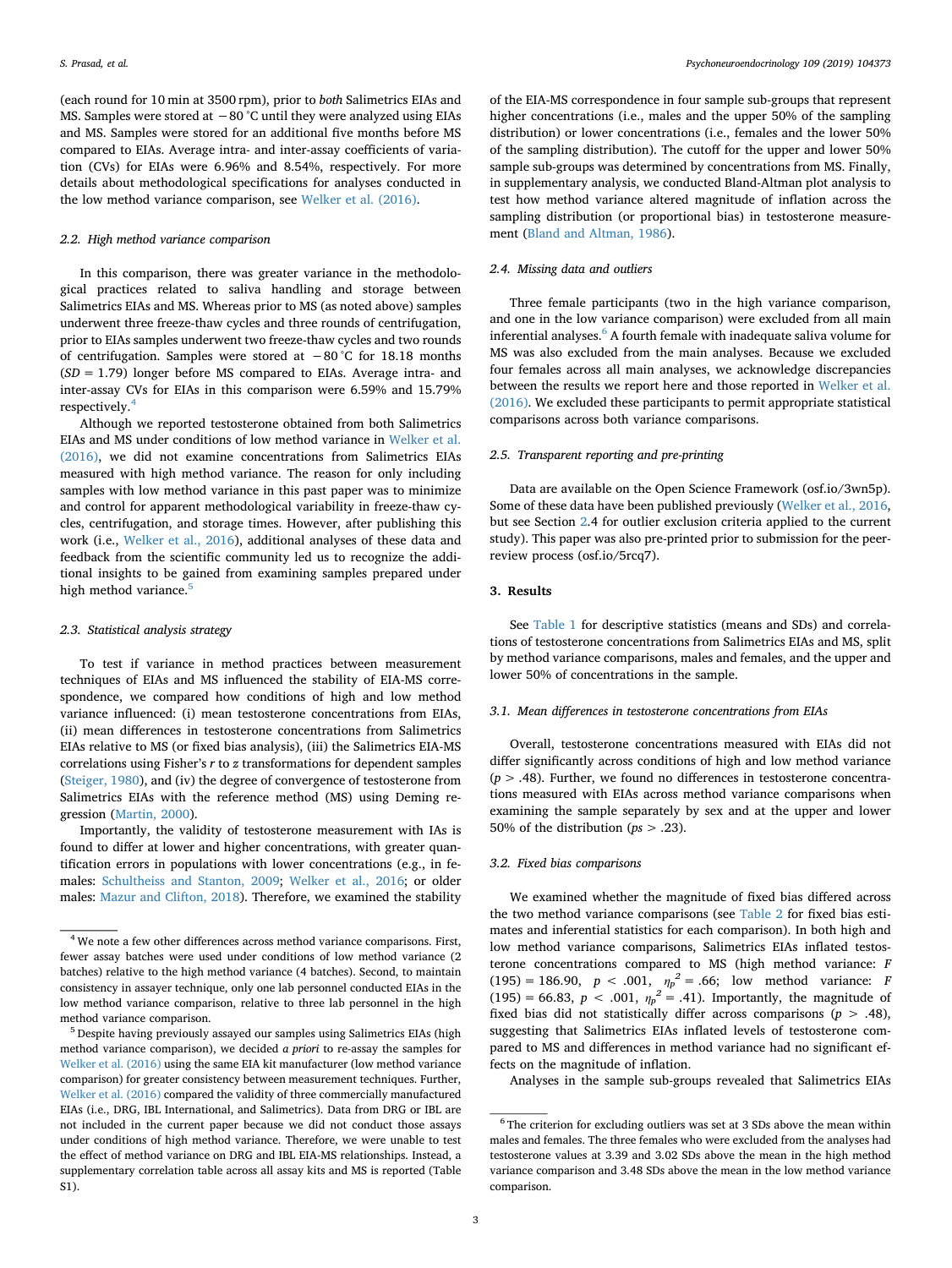#### <span id="page-3-0"></span>**Table 1**

1 *M* (in pg/mL) and *SD* are used to represent mean and standard deviation, respectively. Values in square brackets indicate the 95% confidence interval for each correlation. Key: MS- Liquid chromatography tandem mass spectrometry; Salimetrics EIA High Meth Var- Salimetrics EIAs in the high method variance comparison; Salimetrics EIA Low Meth Var - Salimetrics EIAs in the low method variance comparison; Salimetrics EIA Average- Testosterone concentrations from Salimetrics EIAs averaged across both comparisons. Note: [Welker et al. \(2016\)](#page-8-0) reported descriptive statistics and correlations for Salimetrics EIAs in the low method variance comparison and MS in [Table 1](#page-3-0) across all 99 participants in the study. However, we report statistics after the exclusion of outliers across all measurement methods and measurement instances (Overall  $n = 96$ ; Males = 42; Females = 54; Upper 50% = 48; Lower 50% = 48).

| DESCRIPTIVE STATISTICS AND CORRELATIONS |             |       |                                            |                                          |                                          |  |
|-----------------------------------------|-------------|-------|--------------------------------------------|------------------------------------------|------------------------------------------|--|
| Overall                                 | $M$ (pg/mL) | SD    | MS                                         | Salimetrics EIA High Meth Var            | Salimetrics EIA Low Meth Var             |  |
| MS                                      | 48.49       | 53.15 |                                            |                                          |                                          |  |
| Salimetrics EIA High Meth Var           | 101.78      | 64.11 | $.80^{**}$ [.72, .86]; $p < .001$          |                                          |                                          |  |
| Salimetrics EIA Low Meth Var            | 98.66       | 70.00 | $.55^{**}$ [.40, .68]; $p < .001$          | .79 <sup>**</sup> [.70, .86]; $p < .001$ |                                          |  |
| Salimetrics EIA Average                 | 100.22      | 63.47 | $.71$ <sup>**</sup> [.59, .80]; $p < .001$ | .94 <sup>**</sup> [.91, .96]; $p < .001$ | $.95^{**}$ [.93, .97]; $p < .001$        |  |
| Males                                   |             |       |                                            |                                          |                                          |  |
| <b>MS</b>                               | 96.52       | 47.21 |                                            |                                          |                                          |  |
| Salimetrics EIA High Meth Var           | 154.48      | 60.39 | $.54^{**}$ [.28, .72]; $p < .001$          |                                          |                                          |  |
| Salimetrics EIA Low Meth Var            | 145.95      | 77.23 | .17 [-.14, .45]; $p = .286$                | $.66^{**}$ [.44, .80]; $p < .001$        |                                          |  |
| Salimetrics EIA Average                 | 150.21      | 62.73 | $.36^{\circ}$ [.07, .60]; $p = .018$       | .89 <sup>**</sup> [.80, .94]; $p < .001$ | .93 <sup>**</sup> [.88, .96]; $p < .001$ |  |
| Females                                 |             |       |                                            |                                          |                                          |  |
| <b>MS</b>                               | 11.14       | 9.42  |                                            |                                          |                                          |  |
| Salimetrics EIA High Meth Var           | 60.79       | 25.15 | $.66^{**}$ [.47, .79]; $p < .001$          |                                          |                                          |  |
| Salimetrics EIA Low Meth Var            | 61.88       | 31.91 | .03 [-.24, .29]; $p = .838$                | $.61**$ [.40, .75]; $p < .001$           |                                          |  |
| Salimetrics EIA Average                 | 61.34       | 25.61 | $.34^{\circ}$ [.08, .56]; $p = .012$       | $.87^{**}$ [.78, .92]; $p < .001$        | .92** [.87, .95]; $p < .001$             |  |
| Upper 50%                               |             |       |                                            |                                          |                                          |  |
| MS                                      | 88.43       | 49.28 |                                            |                                          |                                          |  |
| Salimetrics EIA High Meth Var           | 144.08      | 63.10 | $.65**$ [.44, .79]; $p < .001$             |                                          |                                          |  |
| Salimetrics EIA Low Meth Var            | 134.41      | 78.84 | .31 <sup>*</sup> [.03, .55]; $p = .032$    | .72 <sup>**</sup> [.55, .83]; $p < .001$ |                                          |  |
| Salimetrics EIA Average                 | 139.24      | 65.87 | .49 <sup>**</sup> [.25, .68]; $p < .001$   | .91 <sup>**</sup> [.84, .95]; $p < .001$ | $.94^{**}$ [.90, .97]; $p < .001$        |  |
| Lower 50%                               |             |       |                                            |                                          |                                          |  |
| MS                                      | 8.56        | 4.81  |                                            |                                          |                                          |  |
| Salimetrics EIA High Meth Var           | 59.49       | 25.92 | $.62$ <sup>**</sup> [.41, .77]; $p < .001$ |                                          |                                          |  |
| Salimetrics EIA Low Meth Var            | 62.91       | 32.84 | .19[ $-10$ , .45]; $p = 186$               | $.60^{**}$ [.38, .76]; $p < .001$        |                                          |  |
| Salimetrics EIA Average                 | 61.20       | 26.32 | $.43$ <sup>**</sup> [.16, .63]; $p=002$    | $.87^{**}$ [.77, .92]; $p < .001$        | .92 <sup>**</sup> [.86, .95]; $p < .001$ |  |

\* indicates  $p < .05$ . \*\* indicates  $p < .01$ .

significantly inflated levels of testosterone compared to MS in males, females, and in the upper and lower 50% of the sampling distribution across both the high and low method variance comparisons (see [Table 2](#page-4-0)). Further, the magnitude of fixed bias in the four sample subgroups was not significantly different across high and low method variance comparisons (*ps* > .22).

In summary, we found a similar pattern of fixed bias with Salimetrics EIAs inflating levels of testosterone compared to MS across the entire sample, in both sexes, and in the upper and lower 50% of the distribution in both method variance comparisons.

#### *3.3. Correlational analyses*

Next, we tested for differences in correlations between testosterone concentrations estimated via EIAs and MS, across high and low method variance comparisons. In the high method variance comparison, testosterone from Salimetrics EIAs strongly correlated with MS (*r* (94) = .80,  $p < .001$ ), and this correlation was statistically greater in magnitude than that found in the low method variance comparison (*r*  $(94) = .55, p < .001; z = 5.77, p < .001$ .

Similarly, the Salimetrics EIA-MS correlation (see [Table 2\)](#page-4-0) was significantly stronger in the high compared to low method variance comparison for males ( $z = 3.16$ ,  $p = .002$ ), females<sup>[7](#page-3-1)</sup> ( $z = 6.14$ , *p* < .001), and in the upper 50% (*z* = 3.76*, p* < .001) and lower 50%  $(z = 3.83, p < .001)$  of the sampling distribution.

Surprisingly, these findings were in the opposite of the predicted

direction: the Salimetrics EIA-MS correlation was stronger in the high rather than low method variance comparison across the entire sample, in both sexes, and in the upper and lower 50% of the distribution. Collectively, these findings provide evidence for instability in Salimetrics EIA-MS correspondence.

#### *3.4. Deming regression*

Next, Deming regression analysis was conducted to assess a direct one-to-one correspondence between methods. Deming regression determines how closely the relationship between two methods conforms to an identity line which assumes equality between methods (inter-cept = 0, slope = 1; see [Table 3](#page-5-0)). [Fig. 2](#page-5-1) depicts a scatterplot for testosterone measured with Salimetrics EIAs under comparisons of high and low method variance in relation to MS (left and right panels, respectively), the line of best fit from the Deming regression, and the identity line. We found that for Salimetrics EIAs, both the high and low method variance comparisons differed from the line of identity (i.e., the 95% CI for the slope did not include 1), indicating a lack of direct oneto-one correspondence between Salimetrics EIAs and MS (high method variance: 1.26, *95%CI*[1.07, 1.45]; low method variance: 1.63, *95%CI* [1.12, 2.13]). However, the slope in the high method variance comparison more closely approximated the line of identity: the slope was closer to 1, the 95% CI for the slope was narrower, and the CI did not include the higher slope value found in the low method variance comparison. These findings are consistent with the EIA-MS correlations reported above.

Breaking down these patterns by sample sub-group, males demonstrated convergence with the line of identity (i.e., the 95% CI for the slope included 1) in the high but not low method variance comparison (see [Table 3](#page-5-0) and Figure S1). Although in the upper 50% of the distribution we found convergence with the line of identity across both method variance comparisons (see [Table 3](#page-5-0) and Figure S3), the line of

<span id="page-3-1"></span><sup>7</sup> Out of the three female outliers excluded from the analyses, one had a testosterone concentration 3.02 SDs above the mean within females. Because this participant was close to the cut off for outliers, we re-ran the EIA-MS correlation in the high method variance comparison including this female participant. Upon inclusion, the EIA-MS correlation in females in the high method variance comparison was  $r(53) = .61$ ,  $p < .001$ .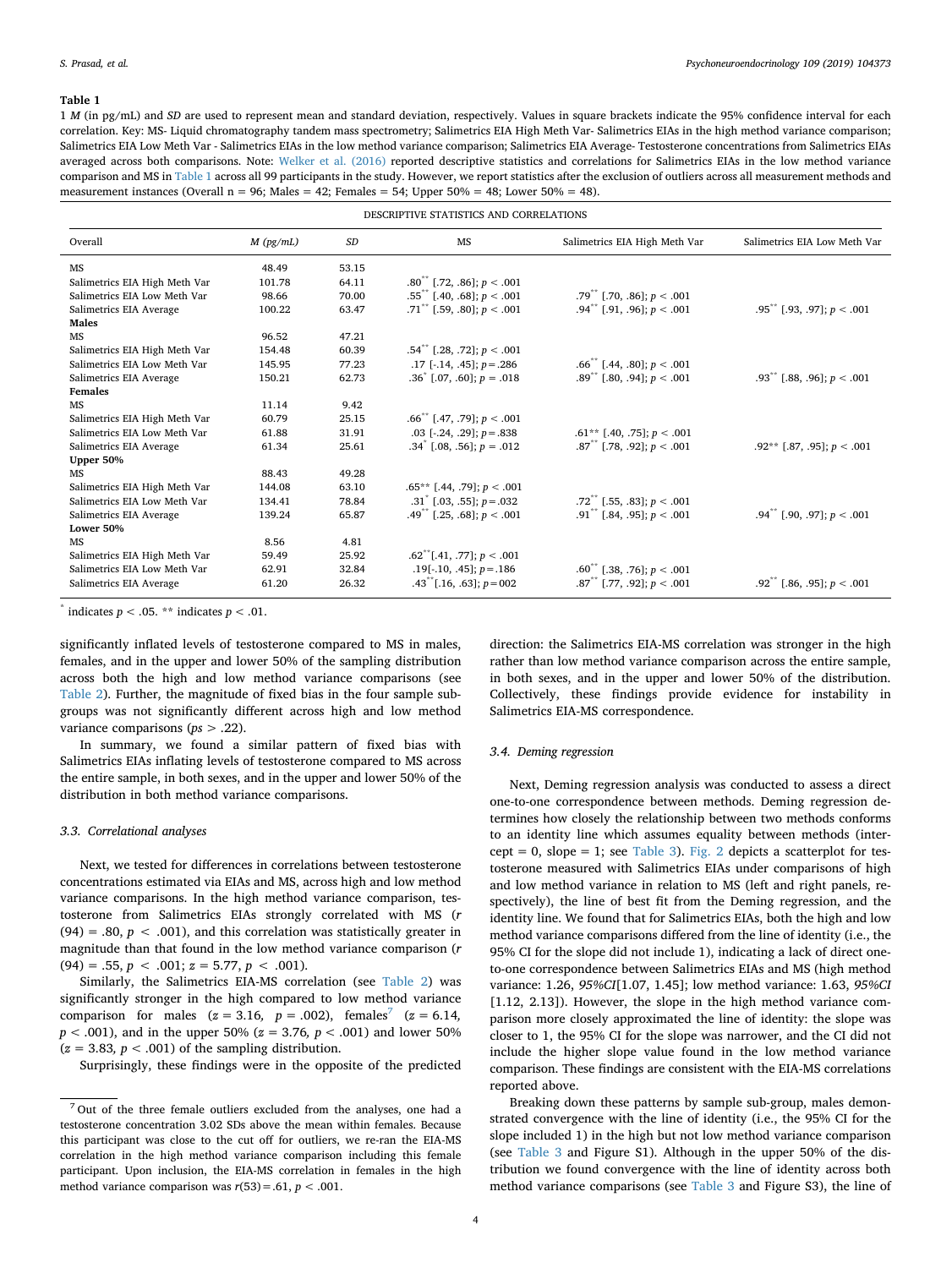<span id="page-4-0"></span>

| Table .                                                                                                                                                                                                                      |
|------------------------------------------------------------------------------------------------------------------------------------------------------------------------------------------------------------------------------|
| ed from Salimetrics EIAs in the high method variance comparison (Salimetrics EIA High Meth Var), Salimetrics EIAs in the low method variance<br>ixed bias (or magnitude of inflation) in testosterone concentrations obtain  |
| ons from Salimetrics EIAs that were averaged across both comparisons (Salimetrics EIA Average), relative testosterone from liquid chroma-<br>comparison (Salimetrics EIA Low Meth Var), and testosterone concentration       |
| ics comparing testosterone concentrations from EIAs with MS concentrations. Values in square brackets indicate the 95% confidence interval for<br>ography tandem mass spectrometry (MS). We also report inferential statist. |
| each fixed bias estimate.                                                                                                                                                                                                    |
|                                                                                                                                                                                                                              |

 $\overline{a}$   $\overline{a}$   $\overline{a}$   $\overline{a}$   $\overline{a}$   $\overline{a}$   $\overline{a}$   $\overline{a}$   $\overline{a}$   $\overline{a}$   $\overline{a}$   $\overline{a}$   $\overline{a}$   $\overline{a}$   $\overline{a}$   $\overline{a}$   $\overline{a}$   $\overline{a}$   $\overline{a}$   $\overline{a}$   $\overline{a}$   $\overline{a}$   $\overline{a}$   $\overline{a}$   $\overline{$ 

FIXED BIAS ESTIMATES

**EXAMUTSS DAIR DEXIS** 

|           | Salimetrics EIA High Meth Var |                                                   | Salimetrics EIA Low Meth Var |                                                | Salimetrics EIA Average |                                                     |
|-----------|-------------------------------|---------------------------------------------------|------------------------------|------------------------------------------------|-------------------------|-----------------------------------------------------|
|           | Fixed bias estimates          | EIAS vs. MS                                       | Fixed bias estimates         | EIAs vs. MS                                    | Fixed bias estimates    | EIAS vs. MS                                         |
| Overall   | 33.29 [45.55, 61.03]          | $F(1, 95) = 186.90, p < .001, \eta_p^2 = .66$     | 50.17 [37.98, 62.35]         | $F(1, 95) = 66.83, p < .001, \eta_p^2 = .41$   | 51.73 [42.53, 60.92]    | $F(1, 95) = 124.70, p < .001, \eta_p^2 = 0.57$      |
| Viales    | 57.96 [41.44, 74.47]          | $F(1, 41) = 50.22, p < .001, \eta_p^2 = 0.55$     | 49.42 [23.42, 75.43]         | $F(1, 41) = 14.73, p < .001, \eta_p^2 = 0.26$  | 53.69 [33.94, 73.44]    | $F(1, 41) = 30.14, p < .001, \eta_p^2 = 0.42$       |
| Females   | 19.66 [44.13, 55.19]          | $\eta(1, 53) = 324.20, p < .001, \eta_p^2 = 0.86$ | 50.74 [41.73, 59.75]         | $F(1, 53) = 127.50, p < .001, \eta_p^2 = 0.71$ | 50.20 [43.62, 56.78]    | $F(1, 53) = 234.40, p < .001, \eta_p^2 = 0.82$      |
| Upper 50% | 55.65 [41.43, 69.86]          | $F(1, 47) = 62.01, p < .001, \eta_p^2 = 0.57$     | 45.98 [23.06, 68.90]         | $F(1, 47) = 16.29, p < .001, \eta_p^2 = 0.26$  | 50.81 [33.50, 68.13]    | $F(1, 47) = 34.86$ , $p < .001$ , $\eta_p^2 = 0.43$ |
| Lower 50% | 50.93 [44.18, 57.68]          | $(1, 47) = 230.60, p < .001, \eta_n^2 = 0.83$     | 54.35 [44.99, 63.72]         | $F(1, 47) = 136.30, p < .001, \eta_p^2 = 0.74$ | 52.64 [45.48, 59.80]    | $F(1, 95) = 218.80, p < .001, \eta_p^2 = 0.82$      |
|           |                               |                                                   |                              |                                                |                         |                                                     |
|           |                               |                                                   |                              |                                                |                         |                                                     |

*S. Prasad, et al. Psychoneuroendocrinology 109 (2019) 104373*

identity was approximated better in the high relative to the low method variance comparison. However, females and the lower 50% of the sampling distribution demonstrated poor approximation of the line of identity across both comparisons, with descriptively poorer convergence in the low method variance comparison (the 95% CIs for the slope included 0). For more details, see [Table 3,](#page-5-0) and Figure S2 (for females) and Figure S4 (for the lower 50%).

Overall, the Deming regression analyses were consistent with previous correlational analyses suggesting better one-to-one correspondence between Salimetrics EIAs and MS in the high method variance comparison. However, we note generally good convergence with the line of identity at higher concentrations of testosterone – in males and in the upper 50% of the sample distribution – and a lack of convergence with the line of identity at lower concentrations – in females and in the lower 50% of the sampling distribution.

## *3.5. Supplementary analysis: Bland-Altman plots*

We used Bland-Altman plots to assess whether method variance influenced inflation in testosterone from Salimetrics EIAs compared to MS across the sample distribution (i.e., proportional bias; see Supplement). We note that unlike the low method variance comparison wherein we found greater inflation of testosterone at lower concentrations of the sample distribution, there was no proportional bias under conditions of high method variance (Figure S5).

#### <span id="page-4-1"></span>*3.6. Average analysis*

Overall, we found that Salimetrics EIA-MS correspondence was stronger when variance in method factors was high compared to when it was low. We also note that the testosterone concentrations from EIAs across both variance comparisons were well-correlated ( *r* = .79,  $p < .001$ ), and therefore averaged them together to provide a composite estimate of Salimetrics EIA-MS correspondence across all available data. Using the averaged EIA testosterone concentrations, we conducted correlational analyses to estimate a composite Salimetrics EIA-MS correspondence (overall sample:  $r(94) = .71$ ,  $p < .001$ ; males: *r*(40) = .36, *p* = .018; females: *r*(52) = .34, *p* = .012; upper 50% of testosterone distribution:  $r(46) = .49$ ,  $p < .001$ ; lower 50% of testosterone distribution:  $r(46) = .43$ ,  $p = .002$ ). These composite EIA-MS correspondences are descriptively higher than those reported in [Welker](#page-8-0) [et al. \(2016\)](#page-8-0) .

We also conducted Deming regression and Bland-Altman plot analyses using averaged testosterone levels. Deming regression analysis suggests that although the average testosterone values did not demonstrate direct one-to-one correspondence with MS concentrations, they more closely approximated the line of identity compared to those reported in [Welker et al. \(2016\)](#page-8-0) (see [Table 3](#page-5-0) and Figures S10-S12). Bland-Altman plot analysis indicated that despite marginally more inflation at lower levels of testosterone, the magnitude of bias was descriptively lower than that reported in [Welker et al. \(2016\)](#page-8-0).

## **4. Discussion**

We examined whether variance in method factors related to saliva handling and storage influences the validity of EIAs in measuring salivary testosterone. To test the primary research question, we used archival data to compare testosterone concentrations measured with Salimetrics EIAs to a standard reference method: MS. We predicted that if variance in method factors does indeed influence the validity of EIAs, then the Salimetrics EIA-MS correspondence will be stronger when there is less variance in method factors across EIAs and MS (low method variance comparison) compared to when there is greater variance in these factors (high method variance comparison). Contrary to this prediction, we found a surprising pattern of results: Salimetrics EIA-MS correspondence was stronger in the high compared to the low method variance comparison.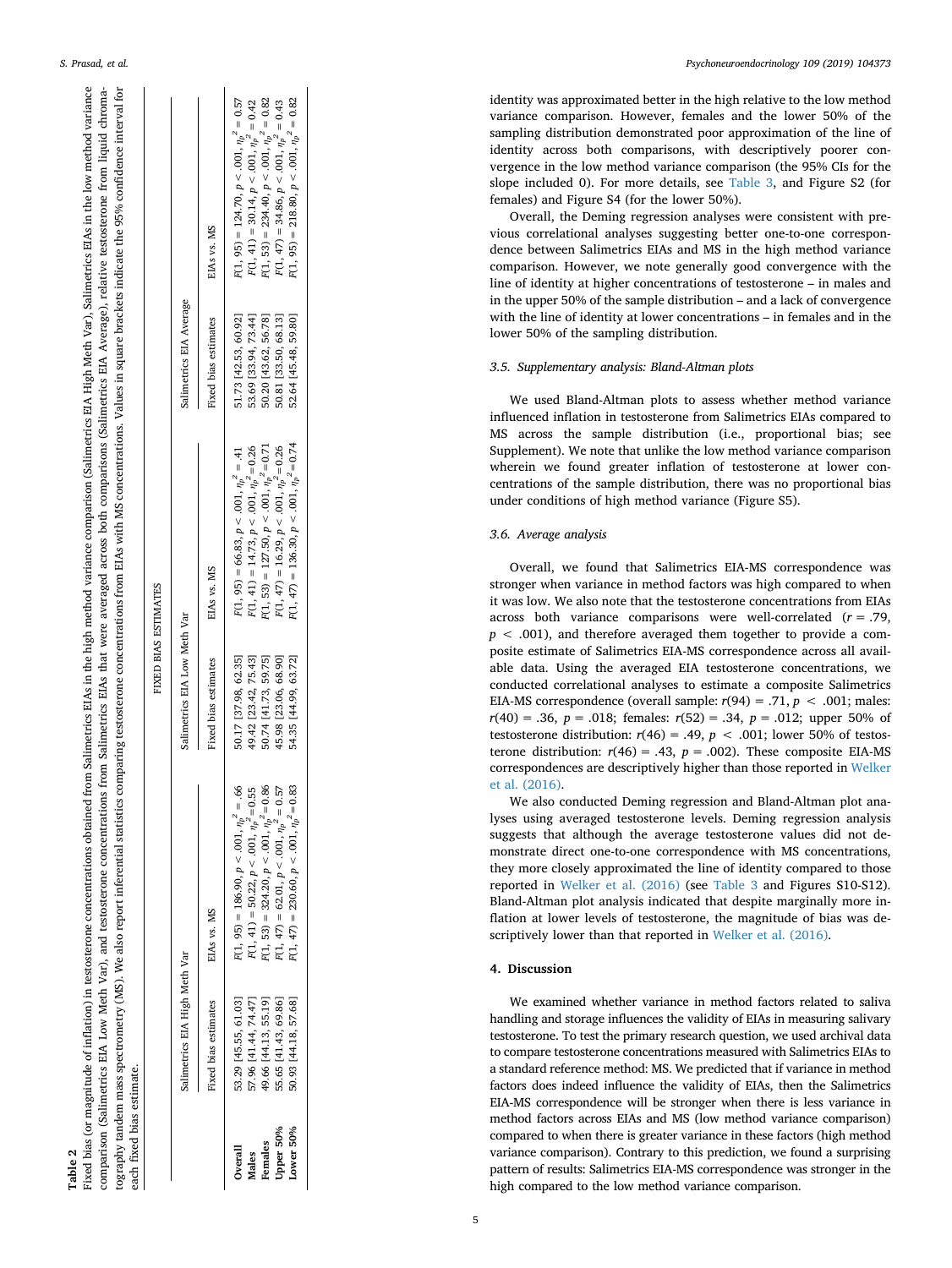#### <span id="page-5-0"></span>**Table 3**

Deming regression comparing testosterone concentrations obtained from Salimetrics EIAs in the high method variance comparison (Salimetrics EIA High Meth Var) and Salimetrics EIAs conducted in the low method variance comparison (Salimetrics EIA Low Meth Var) with liquid chromatography tandem mass spectrometry (MS). For the Deming Regression, we compared the identity line (intercept = 0, slope = 1) with the data from Salimetrics EIAs across the two comparisons. We also report Deming regression for testosterone concentrations from Salimetrics EIAs that were averaged across both comparisons (Salimetrics EIA Average). Values in square brackets indicate the 95% confidence interval for the slopes and intercepts.

| <b>DEMING REGRESSION</b>          |                               |                                   |                            |  |  |
|-----------------------------------|-------------------------------|-----------------------------------|----------------------------|--|--|
|                                   | Salimetrics EIA High Meth Var | Salimetrics EIA Low Meth Var      | Salimetrics EIA Average    |  |  |
| <b>Deming Regression: Overall</b> |                               |                                   |                            |  |  |
| Intercept                         | 40.59 [26.86, 54.32]          | 19.84 [-16.21, 55.88]             | 38.04 [19.37, 56.70]       |  |  |
| Slope                             | 1.26 [1.07, 1.45]             | 1.63 [1.12, 2.13]                 | $1.28$ [1.02, 1.54]        |  |  |
| <b>Deming Regression: Males</b>   |                               |                                   |                            |  |  |
| Intercept                         | 3.47 [-80.55, 87.49]          | $-457.05$ [-1709.95, 795.85]      | $-49.81$ [-232.32, 132.70] |  |  |
| Slope                             | 1.56 [0.78, 2.35]             | 6.25 [-5.44, 17.93]               | 2.07 [0.37, 3.77]          |  |  |
| <b>Deming Regression: Females</b> |                               |                                   |                            |  |  |
| Intercept                         | 18.85 [1.29, 36.41]           | $-1144.02$ [-16473.92, 14,185.88] | $-17.28$ [-96.33, 61.78]   |  |  |
| Slope                             | 3.77 [2.56, 4.97]             | 108.28 [-946.58, 1163.14]         | 7.06 [1.62, 12.50]         |  |  |
| Deming Regression: Upper 50%      |                               |                                   |                            |  |  |
| Intercept                         | 15.03 [-36.75, 66.81]         | $-168.96$ [-483.65, 145.74]       | $-16.26$ [-108.80, 76.29]  |  |  |
| Slope                             | 1.46 [0.95, 1.97]             | 3.43 [0.31, 6.55]                 | 1.76 [0.84, 2.67]          |  |  |
| Deming Regression: Lower 50%      |                               |                                   |                            |  |  |
| Intercept                         | $-13.07$ [-44.09, 17.95]      | $-231.34$ [-735.78, 273.10]       | $-45.31$ [-121.81, 31.19]  |  |  |
| Slope                             | 8.48 [5.31, 11.65]            | 34.38 [-17.12, 85.88]             | 12.44 [4.63, 20.26]        |  |  |

<span id="page-5-1"></span>

**Fig. 2.** Deming regression between testosterone (T) concentrations from Salimetrics EIAs and liquid chromatography tandem mass spectrometry (MS) in the high method variance comparison (Left Panel) and low method variance comparison (Right Panel). Note: The dashed line represents the line of identity (if Salimetrics EIAs and MS testosterone concentrations were equivalent), whereas the solid (blue) line represents the Deming regression line. (For interpretation of the references to colour in this figure legend, the reader is referred to the web version of this article.)

We offer two potential explanations for this surprising pattern of results. First, instability in EIA-MS correspondence may have been caused by *differences in the performance of antibodies* used in the manufacturing of IA kits. Commercially manufactured IAs use antibodies to isolate the substrate of interest (in the current research, testosterone). The specificity of antibodies in detecting the substrate, as opposed to other compounds with chemical structures similar to the substrate (i.e., cross-reactivity), may serve as a marker of the kit's performance. Recent papers suggest that antibodies may vary across different manufactured batches of IA kits thereby resulting in batch-to-batch variability in their performance ([Baker, 2015;](#page-8-33) [Tate and Ward, 2004](#page-8-15)). Different IAs use different classes of antibodies (e.g., monoclonal vs. polyclonal). Polyclonal antibodies may be especially prone to cross-reactivity [\(Frank,](#page-8-34) [2002\)](#page-8-34), and several scientists have argued that the use of polyclonal antibodies should be phased out of research entirely [\(Bradbury and](#page-8-35) [Plückthun, 2015](#page-8-35)). Because Salimetrics EIAs use polyclonal antibodies, they may demonstrate increased variability in performance (i.e. unstable validity). The current study's stronger EIA-MS correspondence in the high method variance comparison therefore could be explained by differences in antibody performance. More specifically, the antibodies from the EIA kits in the high method variance comparison may have performed better, and more accurately estimated testosterone

concentrations. If this explanation is accurate, it suggests that a method factor largely outside of a psychoneuroendocrinology researcher's control (i.e., antibody performance) is producing unstable validity in salivary testosterone measured using IAs. The current study was not designed to directly quantify performance of the antibodies by measuring cross-reactivity. A direct test of this potential explanation will require additional research and new study protocols (see [Krasowski](#page-8-36) [et al., 2014](#page-8-36); [Valdes and Jortani, 2002\)](#page-8-37).

Second, the instability in EIA-MS correspondence may have been caused by *differential sensitivity of IAs and MS to matrix interference* from saliva handling and storage factors (i.e., storage times, freeze-thaw cycles, and centrifugation). Because IAs are more sensitive to matrix interference than MS [\(Tate and Ward, 2004\)](#page-8-15), method factors that directly impact the saliva matrix may interfere more in hormone measurement using IAs compared to MS. For example, changes in the constitution of saliva linked to methods in saliva handling and storage (e.g., bacterial growth and hormone degradation from longer storage times or more freeze-thaw cycles) may impact hormone measurement via IAs more so than via MS. In the current study, samples in the low method variance comparison were stored for approximately 13 months longer, underwent one additional freeze-thaw cycle, and one additional round of centrifugation than those in the high method variance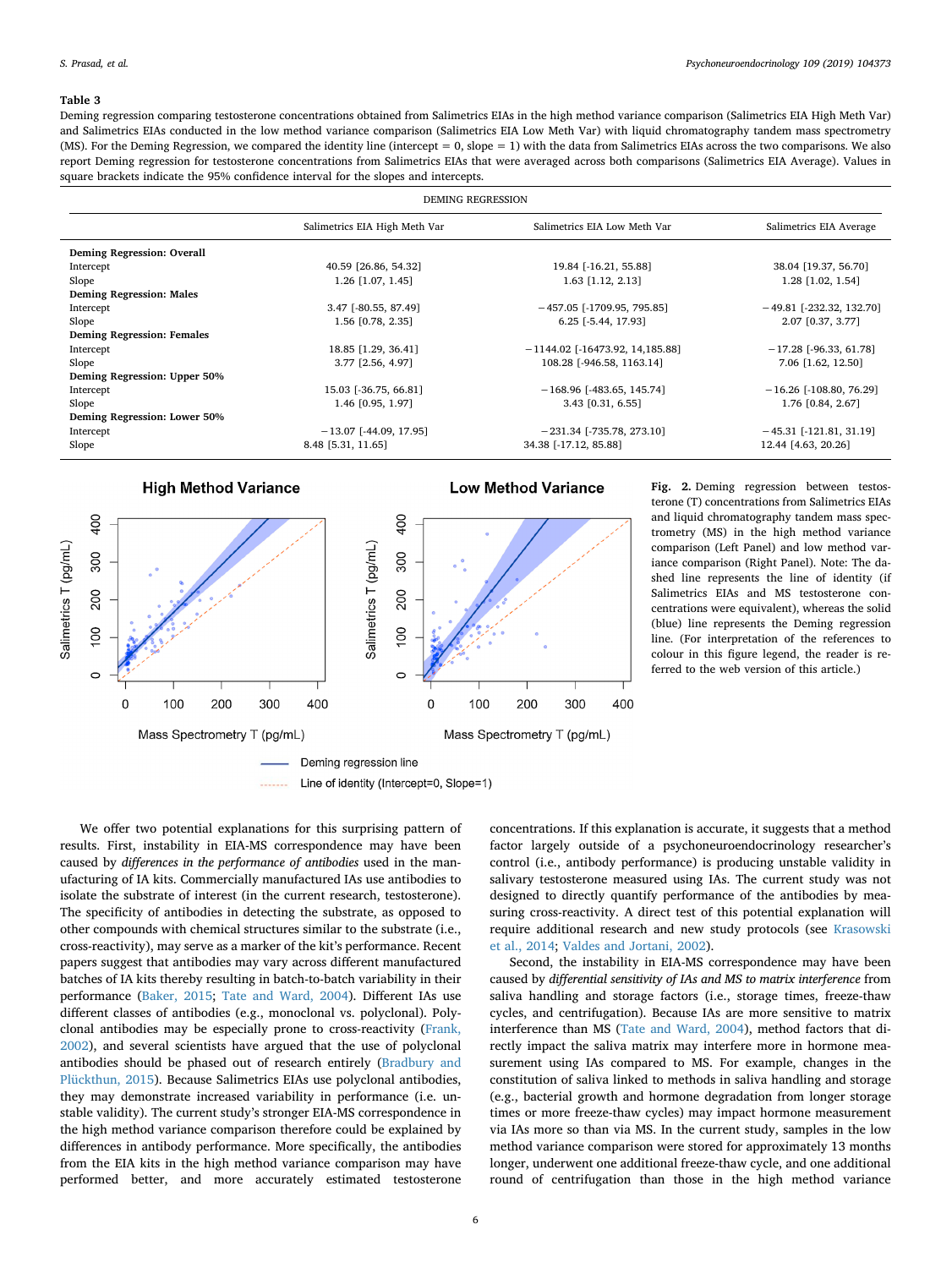comparison. Matrix interference therefore may have been more pronounced in hormone measurement with EIAs in the low (vs. high) variance comparison, thereby resulting in a weaker correspondence with MS in the low methods comparison. If this explanation is accurate, it suggests that methods related to saliva handling and storage, which are largely within a researcher's control, may affect the validity of salivary testosterone measured with EIAs. This explanation indicates that researchers could improve the validity of salivary testosterone measurement by changing their practices related to saliva handling and storage. However, because the two method variance comparisons in the current study differed across multiple method factors, it was not possible to discern which (if any) of the method factors directly caused more or less matrix interference in testosterone measurement using EIAs in comparison to MS. Future research should systematically vary each method factor and test its independent influence on testosterone obtained from IAs and MS. Doing so will allow researchers to examine whether differential sensitivity to matrix interference across measurement methods is indeed an explanation for the surprising pattern of results.

Salimetrics EIA-MS instability also did not differ across different subsets of the sample (i.e., males and females; the lower and upper 50% of sampling distribution): Salimetrics EIA concentrations correlated more strongly with MS concentrations in the high (compared to low) method variance comparison. However, additional analyses of these sample subsets using Deming regression and Bland-Altman plots revealed greater discrepancies and error in testosterone measurement for lower concentration samples. With Deming regression for example, males demonstrated better one-to-one correspondence between EIAs and MS in the high compared to the low method variance comparison, but females lacked convergence across EIAs and MS in both comparisons. Further, analysis of proportional bias with Bland-Altman plots using average testosterone concentrations indicated marginally greater inflation of testosterone at lower concentrations. This inflation of testosterone at lower concentrations is also apparent when descriptively comparing testosterone concentrations obtained via EIAs relative to MS *between* the two sexes: On average, EIAs (compared to MS) inflated testosterone by nearly five-fold in females vs. two-fold in males (see [Table 1](#page-3-0)). This pattern of disproportionate inflation of testosterone concentrations in females vs. males is consistent with past research (see [Schultheiss et al., 2018](#page-8-38)). Collectively, our results are consistent with prior research highlighting increased error in using EIAs for testosterone measurement in samples with lower concentrations [\(Herold and](#page-8-39) [Fitzgerald, 2003\)](#page-8-39). Future research should continue assessing the validity and stability of testosterone measurement, especially at lower testosterone concentrations.

Even though Salimetrics EIA-MS correspondence demonstrated instability, similar magnitudes of fixed bias (i.e., inflation of testosterone levels) in both variance comparisons emerged. Previous research suggests that the magnitude of fixed bias for IAs could serve as a crude proxy for IA validity with lower fixed bias suggesting more valid measurement (testosterone: [Welker et al., 2016;](#page-8-0) cortisol: [Miller et al.,](#page-8-40) [2013\)](#page-8-40). The present results, however, suggest that these fixed bias estimates are not entirely foolproof heuristics of IA validity. If the magnitudes of inflation are indeed good heuristics, then we should have found a smaller magnitude of fixed bias and lower mean concentrations (from which fixed bias estimated are calculated) in the high compared to the low method variance comparison – a pattern of results that aligns with the stronger EIA-MS correspondence or better validity of EIAs in the high method variance comparison. Because we did not find this pattern, we do not recommend that researchers rely purely on fixed bias estimates or IA means to provide definitive evidence for IA validity. Instead, researchers should conduct direct tests of validity by comparing hormone concentrations from IAs to MS.

Despite instability in EIA-MS correspondence, we averaged testosterone concentrations measured with Salimetrics EIAs across both method variance comparisons and report an average Salimetrics EIA-

MS correspondence across all available data. This composite Salimetrics EIA-MS correlation is descriptively stronger than what we originally reported in [Welker et al. \(2016;](#page-8-0) see Section [3.6](#page-4-1)). However, researchers should consider the following two points when interpreting these average results. First, these average estimates potentially mask instability in EIA-MS correspondence. We propose that this instability may be due to variability in antibody performance or matrix interference due to methodological factors, but additional research is needed to identify the exact sources of the instability. Second, fine-grained analyses with the averaged concentrations still reveal measurement limitations of Salimetrics EIAs. For instance, Deming regression analysis on the average testosterone concentrations indicated a lack of direct one-to-one correspondence with MS concentrations (see also the Supplement for evidence using Bland-Altman plot analysis), suggesting that researchers should continue to be concerned about the validity of EIAs for the measurement of salivary testosterone.

#### *4.1. Theoretical and methodological implications*

The primary result revealing instability in EIA-MS correspondence poses theoretical challenges to the interpretation of hormone-behavior relationships. Prior social endocrinology research has documented inconsistent testosterone-behavior associations, with some studies revealing strong effects and other studies revealing weak or null effects. Although researchers have attributed these inconsistencies to contextual and individual difference moderators (e.g., [Mehta and Prasad,](#page-8-41) [2015;](#page-8-41) [Norman et al., 2015;](#page-8-42) [Zilioli et al., 2014\)](#page-8-43), the current results suggest that instability in the validity of the salivary testosterone measures across studies may also explain some of the inconsistencies. Because the field of psychoneuroendocrinology relies heavily on IAs for the measurement of hormone concentrations, this potential instability in IA validity across studies poses a direct and serious challenge to the reproducibility of research in the field (see [Baker, 2015](#page-8-33); [Roy et al.,](#page-8-44) [2019\)](#page-8-44). Follow-up research will be needed to identify the exact causes for instability in EIA-MS correspondence, such as variance in antibody performance or matrix interference, to improve measurement validity and in turn enhance reproducibility. These concerns about reproducibility echo concerns raised by other scientists, who have argued that batch-to-batch variability in antibodies may be creating a "reproducibility crisis" across the biological sciences ([Baker, 2015\)](#page-8-33).

The observed instability in EIA-MS correspondence also has methodological implications. Below, we discuss implications related to both proposed explanations of the current results: (1) variance in antibody performance, and (2) method-linked sensitivity to matrix interference.

If instability in EIA-MS correspondence is attributable to variability in antibody performance, then methods should be adopted to improve the validity and stability of antibody performance. One potential solution is to phase out the use polyclonal antibodies, which may be especially prone to variable performance due to cross-reactivity ([Bradbury and Plückthun, 2015\)](#page-8-35). A complementary solution is to improve quality control in the supply of antibodies, such as the establishment of an independent body to certify commercial antibodies prior to their use [\(Baker, 2015;](#page-8-33) [Bradbury and Plückthun, 2015\)](#page-8-35). In the absence of such an organization, researchers can develop new protocols to specifically quantify antibody performance via the measurement of cross-reactivity. However, a test of antibody performance may lie outside the expertise of several psychoneuroendocrinology researchers and require collaboration with experts capable of assessing cross-reactivity. What may lie within researcher control however is the prioritization of methodological validation studies that examine IA-MS correspondence and its stability. The current study suggests that drawing conclusions from a single estimate is insufficient because IA performance may be unstable from study to study due, in part, to differences in antibody performance. Therefore, future research should incorporate repeated testing of the IA-MS correspondence to arrive at more accurate conclusions about IA validity.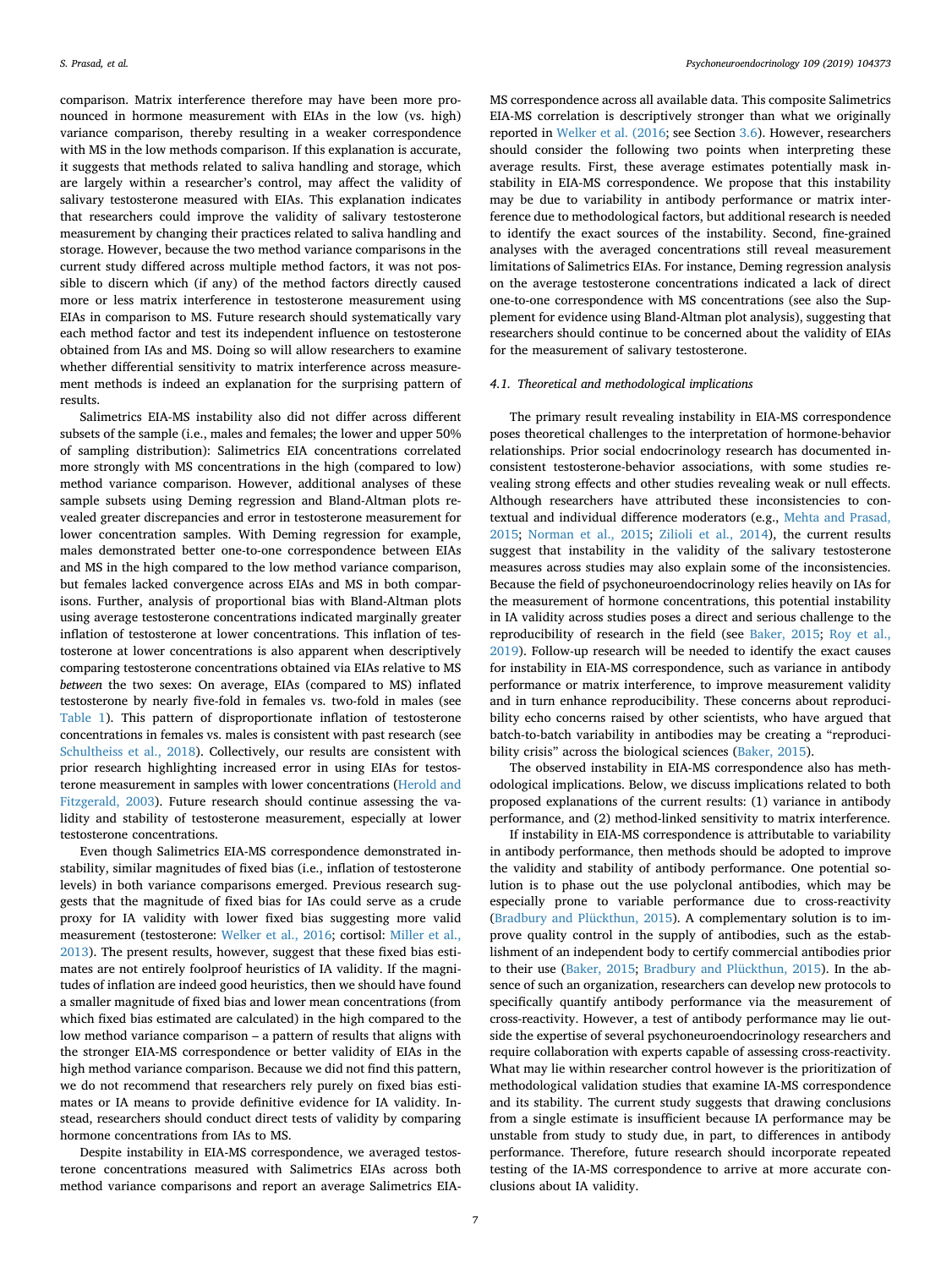If the current study's results are due to differences between IAs and MS in their sensitivity to matrix interference, then researchers may be able to reduce matrix interference and improve measurement validity by changing their practices related to saliva handling and storage. However, we do not know which if any of the saliva handling and storage factors may have affected matrix interference and in turn EIA-MS correspondence in our study. Thus, we recommend tightly controlled follow-up studies to test how variance in method factors may have affected the validity of salivary hormone measurement. The present research was not equipped to directly test this question given the archival nature of the data and focus on testing, in an ecologically-valid manner, the influence of variance in multiple method factors (i.e., storage times, freeze-thaw cycles, and centrifugation) on the validity of EIAs. Therefore, to assess the unique and independent impact of methods factors on the validity of hormone measurement via IAs, follow-up methods work may systematically vary the magnitude of each method factor (e.g., one versus two versus three freeze-thaw cycles; shorter versus longer storage times), examine each factor's independent effect on hormone measurement using IAs and MS, and ultimately make concrete recommendations for future studies (e.g., use fewer freezethaw cycles; use shorter storage times).

#### *4.2. Conclusions and recommendations*

In the current research, we tested how variance in saliva handling and storage practices affects the validity of EIAs relative to MS in estimating testosterone concentrations. Contrary to predictions, we found that the correspondence between Salimetrics EIAs and MS was stronger when there was *greater* variance in method factors compared to when there was *less* variance. These findings highlight instability in Salimetrics EIA-MS correspondence. We provide two possible explanations for this pattern of results: (1) variability in antibody performance across the two method comparisons, and (2) differential sensitivity of EIAs and MS to matrix interference. Upon averaging testosterone concentrations from Salimetrics EIAs across both variance comparisons, we report a composite Salimetrics EIA-MS correlation that is descriptively stronger than what was originally reported in [Welker et al. \(2016;](#page-8-0) see Section [3.6](#page-4-1)). This average result can be interpreted alongside the main result showing instability in EIA-MS correspondence.

In light of the present findings, [Welker et al. \(2016\),](#page-8-0) and other convergent evidence (e.g., [Taieb et al., 2003](#page-8-14)), we make four recommendations for improved measurement of salivary hormones.

#### *4.2.1. Acknowledge the limitations of IAs*

First, we recommend that researchers who have previously analyzed their samples with IAs and are in the process of publishing those data acknowledge the limitations of IAs highlighted in the past and current research (e.g., [Taieb et al., 2003](#page-8-14); [Welker et al., 2016\)](#page-8-0), including the potential for instability in the validity of IAs as suggested by the current study. This practice will strengthen the foundation of psychoneuroendocrinology research, encourage open and continued dialogues about open science within the field as well as the broader scientific community, and finally, motivate future research to adopt increasingly improved methods.

#### *4.2.2. Report detailed methodological information in papers*

Second, we recommend that researchers report methodological details that may potentially affect IA measurement validity via both matrix interference (e.g., freeze-thaw cycles, rounds of centrifugation, and storage length and temperature) and antibody performance (e.g., cross-reactivity information reported by IA manufacturers, type of antibody used, and number of batches of assays kits used across assays).

#### *4.2.3. Independently conduct method studies to validate IAs*

Third, we recommend that researchers independently test the validity of IAs they currently use and plan to use. In the current research we assessed the capability of just one EIA kit: the Salimetrics Testosterone EIA. This decision was not made a priori but was a result of the archival dataset on which we relied. We encourage investigations with other commercially manufactured EIA kits (e.g., DRG and IBL), other types of IAs (e.g., radioimmunoassays and chemiluminescence IAs), and other sex hormones (e.g., estradiol; [Gao et al., 2015;](#page-8-45) [Keefe](#page-8-12) [et al., 2014](#page-8-12); [Stanczyk et al., 2003](#page-8-13)). While doing so, researchers should keep in mind that the stability of IA-MS correspondence can be influenced by variance in antibody performance and/or by matrix interference from method factors. To account for variability in antibody performance, researchers can test IA-MS correspondence across multiple measurement instances and provide composite effect sizes of IA-MS correspondence as well as estimates of heterogeneity in effect sizes. To account for matrix interference, researchers can test the independent influence of method factors on hormone measurement to provide insights into the impact of these factors on IA validity and also yield recommendations for future research. We encourage researchers to disseminate the results of their method studies to support reproducibility of methodological research.

Given the many benefits of IAs (e.g., cost-effectiveness, relative ease of use, and accessibility to researchers) we hope that communication between researchers (e.g., via methodological validation studies) and IA manufacturers will encourage IA manufacturing companies to continue assessing and improving quality control measures that address the impact of antibody performance and matrix interference on the validity of their assays [\(Tate and Ward, 2004;](#page-8-15) [Baker, 2015\)](#page-8-33).

#### *4.2.4. Prioritize the use of MS for hormone measurement*

Fourth and lastly, in line with suggestions from others [\(Hoofnagle](#page-8-7) [and Wener, 2009](#page-8-7); [Schultheiss et al., 2018\)](#page-8-38) we recommend the use of MS for salivary hormone measurement given its advantages over IAs including (i) better analytical specificity that is not contingent on antibody performance and is less sensitive to matrix interference, (ii) greater sensitivity at lower concentration ranges, and (iii) capability of measuring multiple hormones using a single test panel. For nearly two decades, clinical endocrinologists have expressed concerns about the validity of IAs, especially in the low range of measurement for salivary hormones ([Herold and Fitzgerald, 2003](#page-8-39); [Stanczyk et al., 2003;](#page-8-13) [Taieb](#page-8-46) [et al., 2002](#page-8-46)). The *Journal of Clinical Endocrinology & Metabolism* has even explicitly advised against the use of IAs in submitted manuscripts and has suggested that MS methods be adopted instead ([Handelsman](#page-8-11) [and Wartofsky, 2013;](#page-8-11) cf. [Wierman et al., 2014](#page-8-47)). Despite these longstanding recommendations, the field of psychoneuroendocrinology continues to rely on IAs to measure salivary hormones, perhaps because MS requires high instrument and technician costs, and is often inaccessible to researchers and labs (see [Taylor et al., 2015](#page-8-5)). Researchers may consider including costs for MS analyses in future grants and collaborating with clinical chemistry experts and labs that regularly conduct MS. Even after circumventing feasibility concerns, hormone analyses using MS can be error-free only if conducted in labs that have necessary technical expertise, calibration techniques, and adequate quality control protocols. Despite the challenges associated with MS, using this measurement technique will allow researchers to conduct more valid and replicable science in the growing field of psychoneuroendocrinology.

## **Declaration of competing interest**

The authors report no financial interests or potential conflicts of interest. This research was supported by NSF Grants #1,451,848 and #1,303,743 awarded to PHM

#### **Acknowledgements**

We thank Cassandra M. Brandes, Dennis R. Koop, Colton Christian, and Erik L. Knight. We also thank Nicholas Grebe and Victor Shiramizu for their feedback on the manuscript's pre-print.